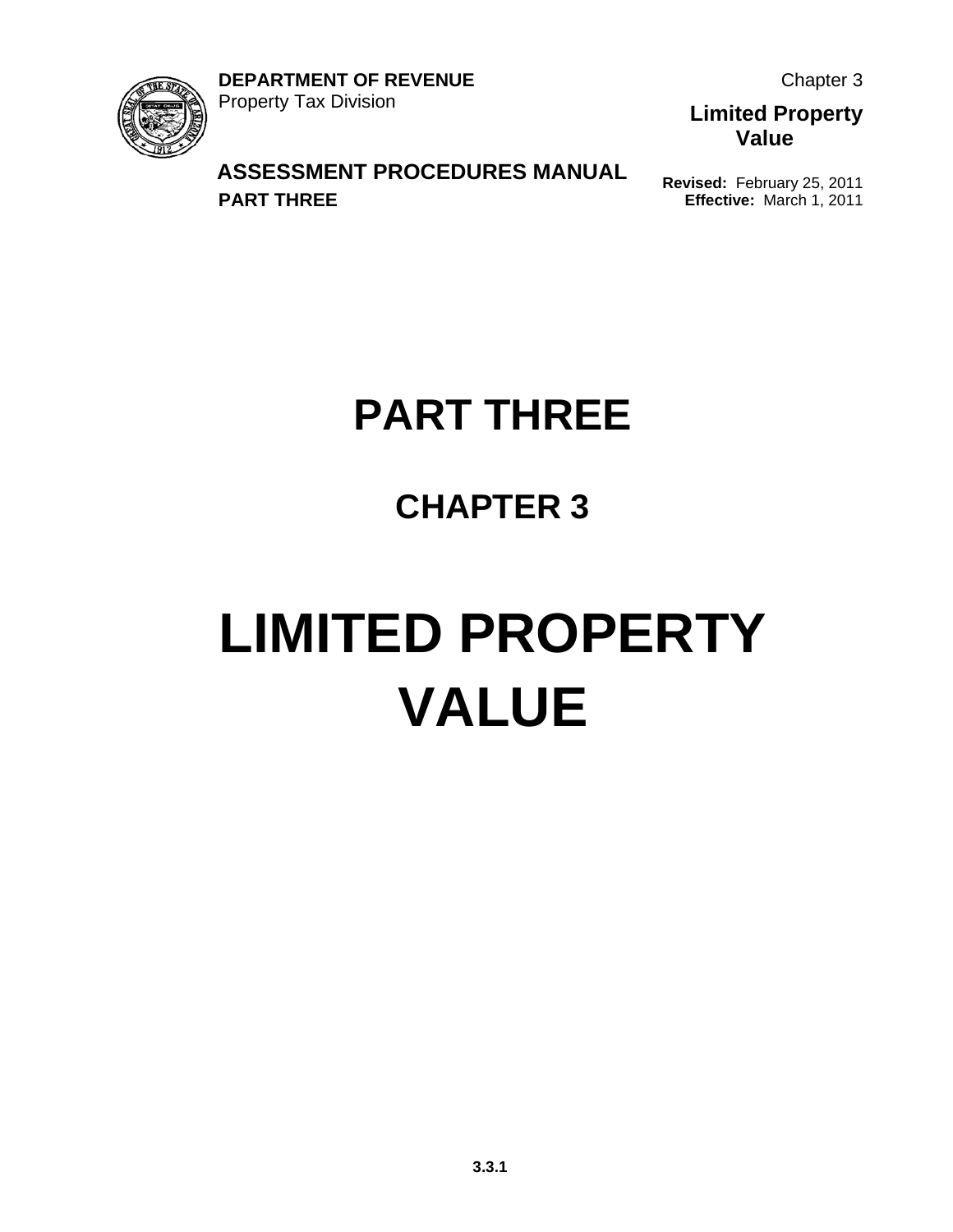

**Revised:** February 25, 2011 **Effective:** March 1, 2011

**Limited Property Value**

Chapter 3

#### **INTRODUCTION**

Article IX, Section 18, Subsection 3, of the Arizona Constitution, establishes the provisions for limiting property taxes on residential properties and provides for the limitation of increases in taxable value on individual properties from year to year. In implementing this constitutional provision, the legislature adopted A.R.S. §§ 42-13301 through 42-13304, which provides for two categories of value for real property and for manufactured homes / mobile homes for property taxation purposes. These two categories are the Full Cash Value (FCV) and the Limited Property Value (LPV).

Pursuant to A.R.S. § 42-11001(6), full cash value means "… the value determined as prescribed by statute. If no statutory method is prescribed, full cash value is synonymous with market value which means the estimate of value that is derived annually by using standard appraisal methods and techniques. Full cash value is the basis for assessing, fixing, determining and levying secondary property taxes. Full cash value shall not be greater than market value regardless of the method prescribed to determine value for property tax purposes."

Secondary property taxes are used to pay the principal of, and the interest and redemption charges on, any bonded indebtedness or other lawful long-term obligations issued or incurred for a specific capital purpose by any municipality, county or special taxing district, or for amounts required for assessment districts, amounts required for limited purpose districts (other than school districts and community college districts) and amounts required by elections to exceed budget, expenditure or tax limitations.

Pursuant to A.R.S. § 42-11001(7), limited property value means "… the value determined pursuant to § 42-13301." The LPV is limited as to the amount by which it can increase from one year to the next year. The LPV is used to calculate the levy limitations for counties, cities, towns and community college districts, and for levying primary property taxes. Primary property taxes are all ad valorem taxes except for secondary taxes.

**3.3.2**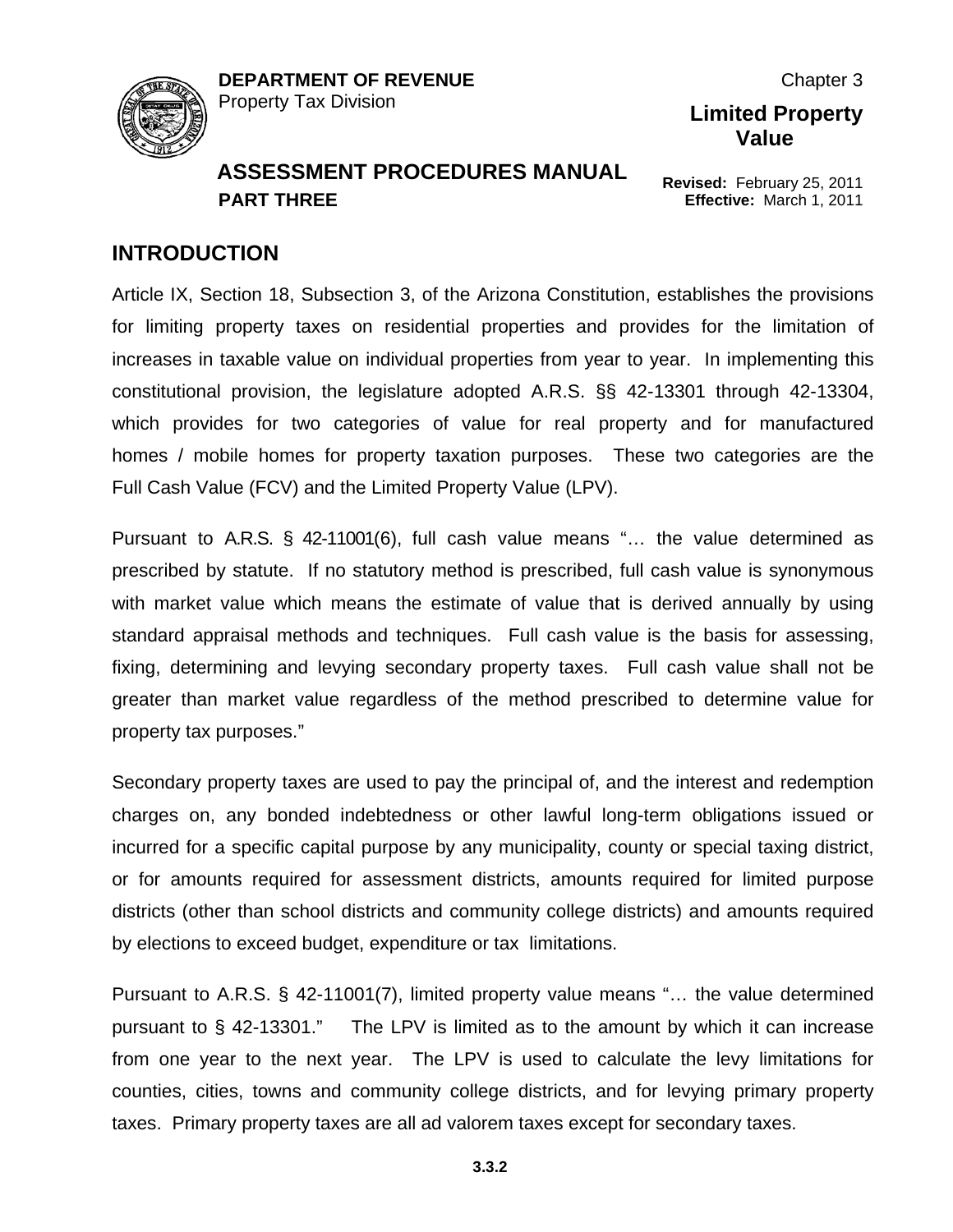

#### **ASSESSMENT PROCEDURES MANUAL PART THREE**

**Revised:** February 25, 2011 **Effective:** March 1, 2011

#### **LIMITED PROPERTY VALUE CALCULATION METHODS**

There are two methods by which the LPV can be increased from one Valuation Year to the next Valuation Year. These methods are identified as "Rule A" and "Rule B."

**"Rule A."** This method is applicable to properties: (1) for which there has been no physical change in either the land or improvement(s); (2) for which there has been no change in use; and (3) which were not totally omitted from the tax roll in the preceding Valuation Year.

Pursuant to A.R.S. § 42-13301(A), the LPV for Rule A properties shall be the LPV for the preceding valuation year plus the greater of either:

- 1. Ten percent of the prior Valuation Year's LPV.
- 2. Twenty-five percent of the difference between the FCV for the current Valuation Year and the LPV for the preceding Valuation Year.

Pursuant to A.R.S. § 42-13301(B), in no case shall the current LPV exceed the FCV.

**Example 1:** Use when Ten Percent Application is greater:

| <b>Current Valuation Year's FCV</b>                           | \$100,000 |
|---------------------------------------------------------------|-----------|
| <b>Prior Valuation Year's LPV</b>                             | 90,000    |
| Difference:                                                   | \$10,000  |
| \$90,000 x ten percent = $$9,000$                             |           |
| \$10,000 x twenty-five percent = $$2,500$                     |           |
| Current Valuation Year's LPV (\$90,000 + \$9,000) = \$99,000. |           |

**Example 2:** Use when Twenty-five Percent Application is greater:

| <b>Current Valuation Year's FCV</b> | \$100,000 |
|-------------------------------------|-----------|
| <b>Prior Valuation Year's LPV</b>   | $-60,000$ |
| Difference:                         | \$40,000  |

\$60,000 **x** ten percent **=** \$6,000

#### **\$40,000 x twenty-five percent = \$10,000**

Current Valuation Year's LPV (\$60,000 **+** \$10,000) **=** \$70,000.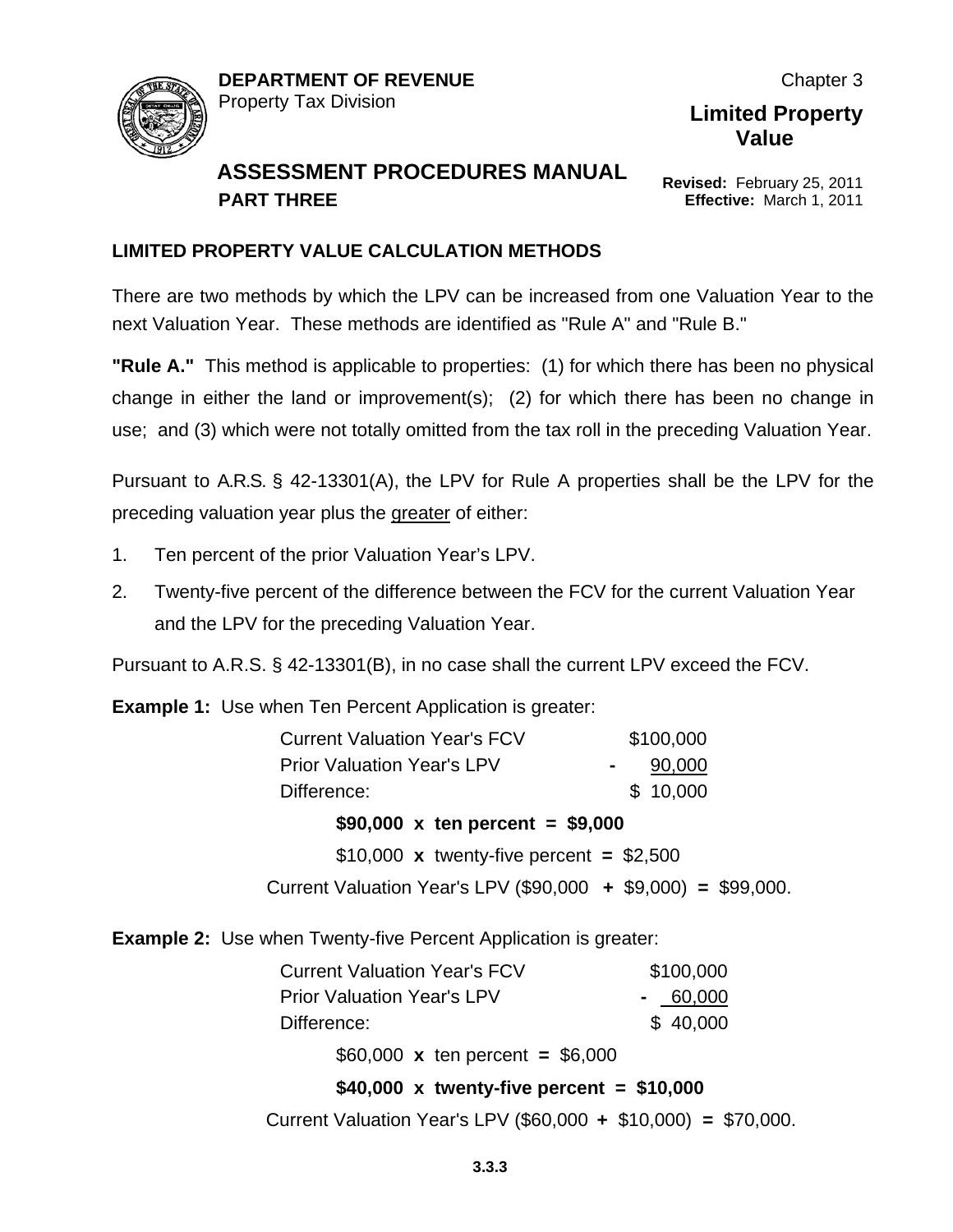

Chapter 3

#### **ASSESSMENT PROCEDURES MANUAL PART THREE**

**Revised:** February 25, 2011 **Effective:** March 1, 2011

**Limited Property Value**

**Example 3:** LPV cannot exceed the current year's FCV: Current Valuation Year's FCV \$100,000 Prior Valuation Year's LPV **-** 95,000 Difference: \$ 5,000 \$95,000 **x** ten percent **=** \$9,500

\$ 5,000 **x** twenty-five percent **=** \$1,250

Current valuation year's LPV (\$95,000 **+** \$9,500) **=** \$104,500.

While the ten percent provision produces the larger difference, the LPV that is calculated can equal, but cannot exceed, the current Valuation Year's FCV, so the current Valuation Year's LPV must be set at \$100,000, equal to the current Valuation Year's FCV.

**"Rule B."** This method is applicable to all properties for which: the land or improvement(s) were erroneously omitted from the property tax roll for the preceding Tax Year; for those properties which have had a change in use since the preceding Tax Year; for those properties which were modified by new construction, or the destruction or demolition of existing improvements since the preceding Valuation Year; and for properties that have been split (i.e., divided **[1](#page-3-0)** ) or consolidated (i.e., "combined") from January 1 through September 30 of the current Valuation Year (excluding parcel splits or consolidations that were "initiated by a government entity" - which are discussed below). For these properties, pursuant to A.R.S. § 42-13302(A), the LPV "… shall be established at a level or percentage of full cash value that is comparable to that of other properties of the same or similar use or classification." As used in this context, a "change in use" means any change in the use of a property which requires a change in the legal classification from the legal classification which had previously been determined for the property (including changes to or from a 'qualified' agricultural use).

<span id="page-3-0"></span>**<sup>1</sup>** In this discussion, a single parcel being split into only two (or a small number of) new parcels is intended. However, the same concept also applies to a large tract of land, or a large parcel, that has been split into a large number of new parcels (i.e., a "subdivision"), as well.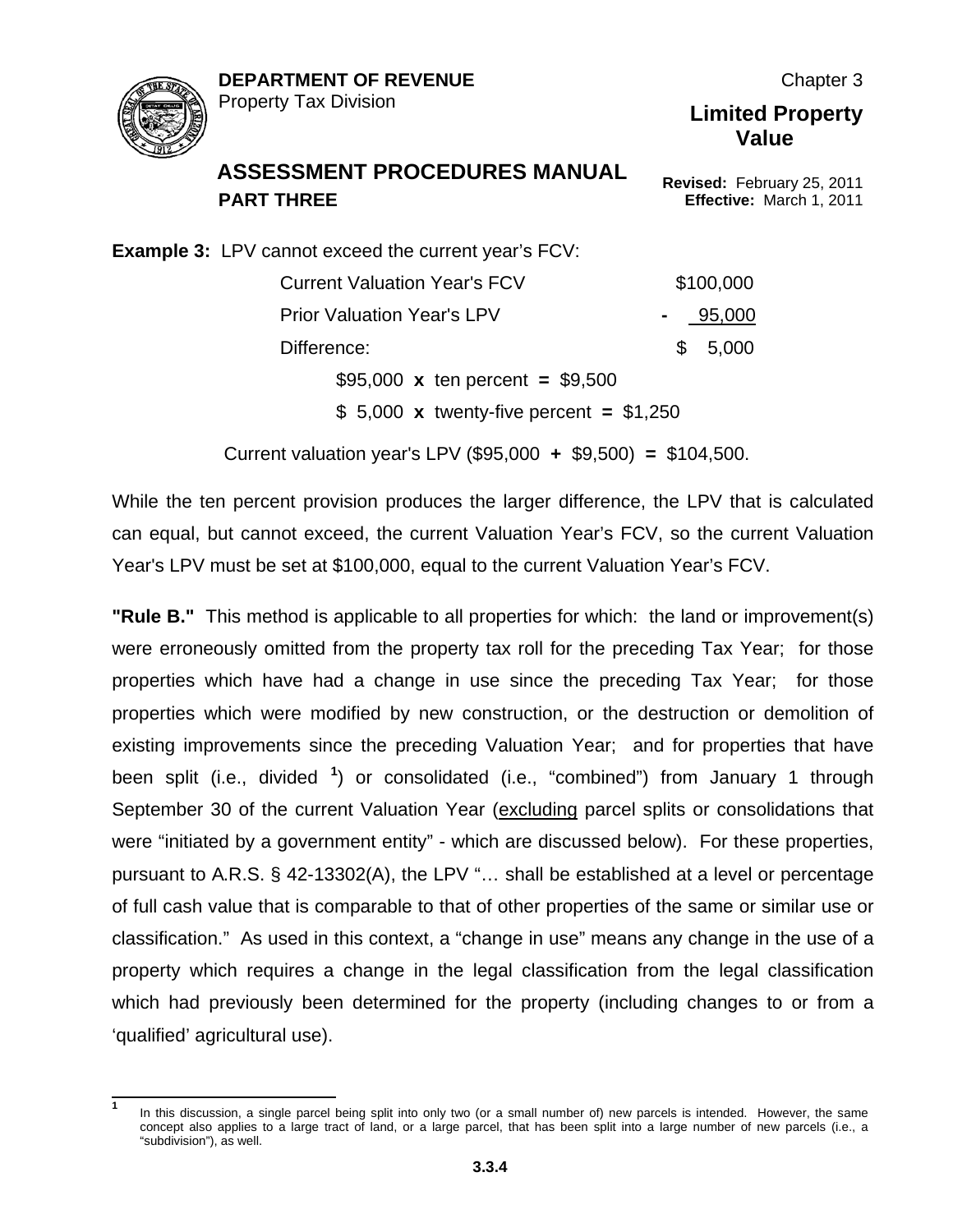

#### **ASSESSMENT PROCEDURES MANUAL PART THREE**

**Revised:** February 25, 2011 **Effective:** March 1, 2011

**Special Provisions.** Special provisions apply for determining the Limited Property Value that are based on (1) when an action occurs, and / or (2) if the action was initiated by a "governmental entity" (i.e., a federal, state, county or municipal agency, office, etc.).

- In the case of a property that is split or consolidated **after September 30 through December 31 of the Valuation Year**, except for splits or consolidations initiated by a governmental entity:
	- o The total Limited Property Value of the resulting parcel or parcels must be the same as the total Limited Property Value of the original parcel or parcels.
	- $\circ$  The new parcel or parcels must retain the same value-adding characteristics that applied to the original parcel or parcels before being split or consolidated unless there has been new construction, or if the destruction or demolition of improvements has occurred since the preceding Valuation Year.
	- o For the following Valuation Year, the Limited Property Value is to be established at a level or percentage of Full Cash Value that is comparable to that of other properties of the same use or legal classification (Rule B).
- In the case of property that has been split, subdivided or consolidated as a result of an action initiated by a government entity, and if the split, subdivision or consolidation occurred:
	- o **From January 1 through September 30** of the Valuation Year, the Limited Property Value is the lower of either:
		- The level or percentage of Full Cash Value that is comparable to that of other properties of the same or similar use or legal classification (Rule B). Or
		- The total Limited Property Value of the resulting parcel or parcels is the same as the total Limited Property Value of the original parcel or parcels. The original Limited Value is allocated among the resulting parcel or parcels.
			- $\triangleright$  In the following Valuation Year, the Limited Property Value is established using Rule A.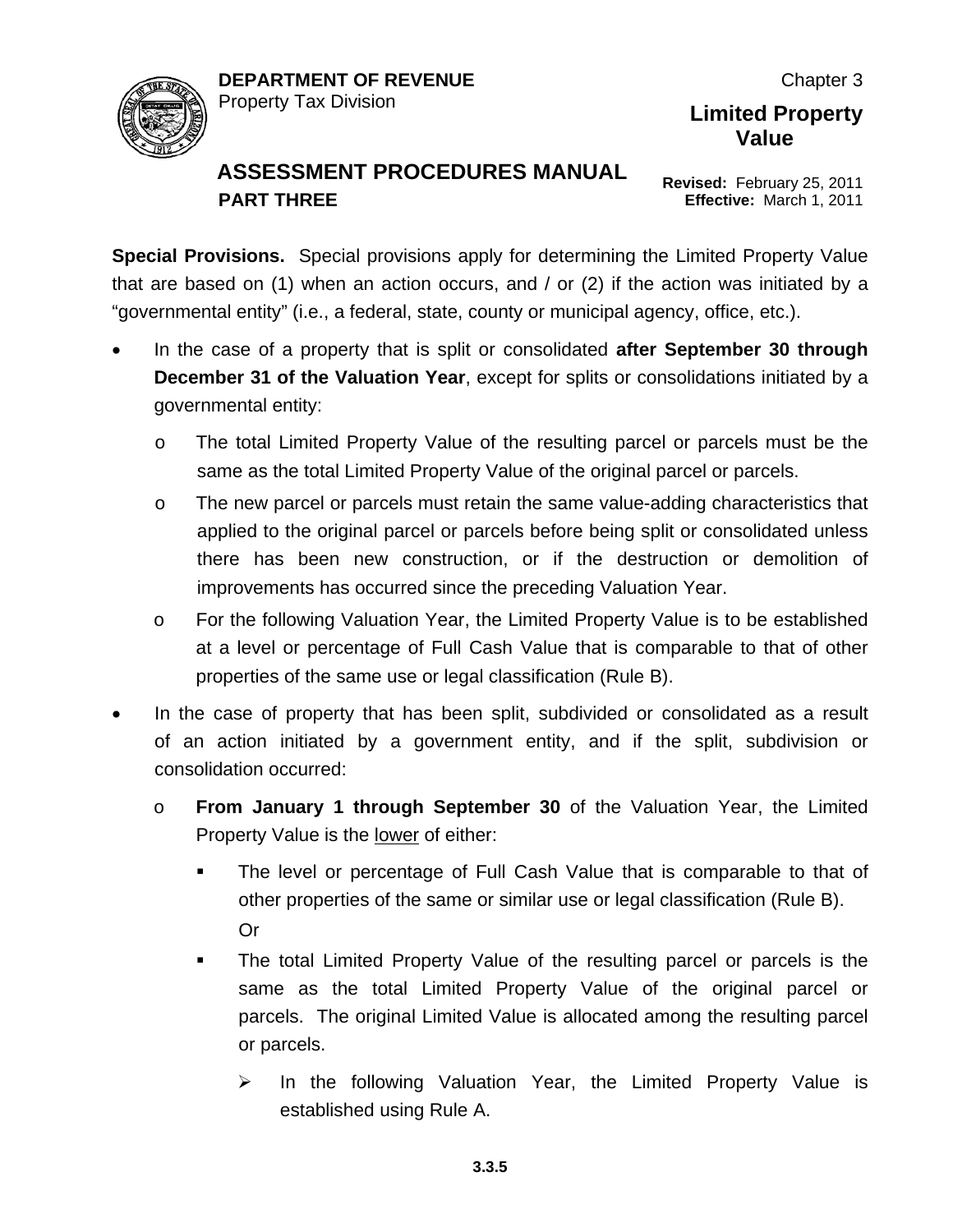

**Revised:** February 25, 2011 **Effective:** March 1, 2011

**Limited Property Value**

- o **After September 30 through December 31** of the current Valuation Year:
	- The total Limited Property Value of the resulting parcel or parcels is the same as the total Limited Property Value of the original parcel or parcels.
	- **In the following Valuation Year, the Limited Property Value is to be** established as the lower of either:
		- $\triangleright$  The level or percentage of Full Cash Value that is comparable to that of other properties of the same or similar use or legal classification (Rule B).

Or

 $\triangleright$  The Limited Property Value established using a Rule A calculation.

The Table below summarizes these special provisions. Specific examples of Limited Value calculations involving Rule A and Rule B, are provided later in this Chapter.

|                          | Property Splits and Consolidations from January 1 through September 30       |                                                              |  |  |  |
|--------------------------|------------------------------------------------------------------------------|--------------------------------------------------------------|--|--|--|
|                          |                                                                              |                                                              |  |  |  |
| <b>Initiating Entity</b> | Action in Current Year                                                       | Action in Following Year                                     |  |  |  |
|                          |                                                                              |                                                              |  |  |  |
| Nongovernment =          | Use Rule B.                                                                  | Calculate Using Rule A.                                      |  |  |  |
|                          |                                                                              |                                                              |  |  |  |
| Government $=$           | Calculate Rule B.                                                            | Calculate Using Rule A.                                      |  |  |  |
|                          | If Rule B is equal to or less<br>than the original LPV, use<br>Rule B LPV.   |                                                              |  |  |  |
|                          | If Rule B is greater than the<br>original LPV, allocate the<br>original LPV. |                                                              |  |  |  |
|                          |                                                                              |                                                              |  |  |  |
|                          | Property Splits and Consolidations from October 1 through December 31        |                                                              |  |  |  |
|                          |                                                                              |                                                              |  |  |  |
| <b>Initiating Entity</b> | Action in Current Year                                                       | Action in Following Year                                     |  |  |  |
|                          |                                                                              |                                                              |  |  |  |
| Nongovernment $=$        | Allocate original LPV to the<br>new parcel(s).                               | Calculate Using Rule B.                                      |  |  |  |
|                          |                                                                              |                                                              |  |  |  |
| Government $=$           | Allocate original LPV to the<br>new parcel(s).                               | Calculate Using Rule B.<br>Calculate Using Rule A.           |  |  |  |
|                          |                                                                              | Use the calculation which<br>produces the <b>lowest</b> LPV. |  |  |  |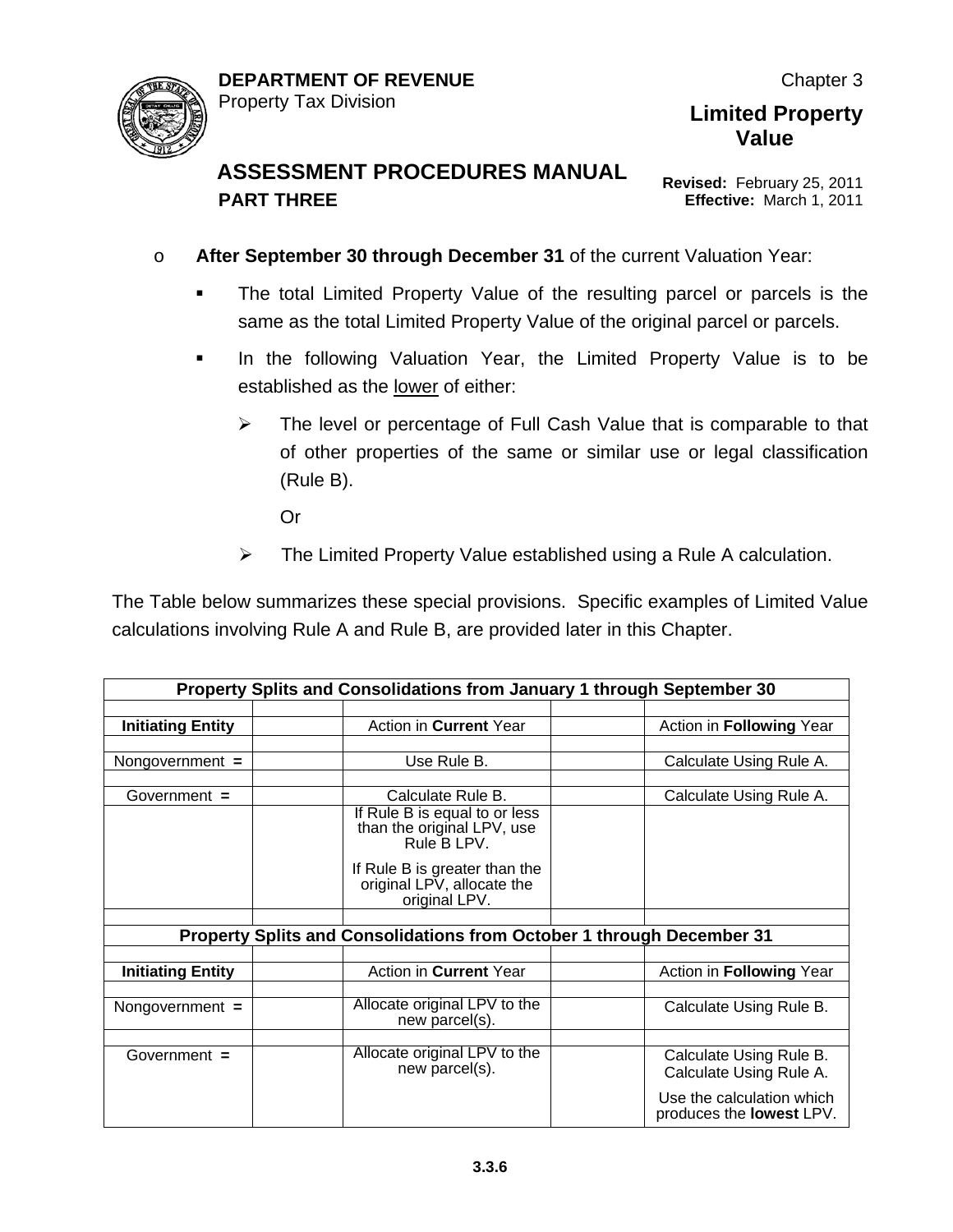

**Revised:** February 25, 2011 **Effective:** March 1, 2011

**Value**

#### **ALLOCATION OF A LIMITED PROPERTY VALUE**

The following illustrates how to "allocate" an existing single Limited Property Value to two or more new parcels for a current Valuation Year. Allocation is simply a method of developing a ratio of Limited Property Value to Full Cash Value, and applying that ratio to the new parcel's Full Cash Values.

Parcel 001's Current Year FCV and LPV **before split**.

| <b>Current Year FCV</b>    | and the state of the | \$312,000     |                                                |  |
|----------------------------|----------------------|---------------|------------------------------------------------|--|
| <b>Current Year LPV</b>    |                      | $=$ \$271,440 |                                                |  |
| Current Year LPV Ratio $=$ |                      |               | $$271,440$ (LPV) $\div$ \$312,000 (FCV) = 0.87 |  |

Current Year FCVs and LPVs **after split** (new parcels 001A, 001B and 001C). Each newly split-off parcel's LPV equals eighty-seven percent of its new FCV.

| New Parcel 001A $FCV =$          | \$31,200  | $\mathbf x$  | $0.87 =$ | \$ 27,144 (LPV)       |
|----------------------------------|-----------|--------------|----------|-----------------------|
| New Parcel 001B $FCV = $124,800$ |           | $\mathbf{x}$ | $0.87 =$ | \$108,576 (LPV)       |
| New Parcel 001C $FCV =$          | \$156,000 | $\mathbf{x}$ | $0.87 =$ | \$135,720 (LPV)       |
|                                  | \$312,000 |              |          | \$271,440 (Total LPV) |

Conversely, when two or more parcels are consolidated into a new, single parcel, simply add the LPVs from the existing parcels being consolidated in order to derive the current Valuation Year's LPV for the new, single parcel.

Parcels 012A, 016B, 027G and 014 Current Year FCVs and LPVs **before consolidation**.

| Parcel 012A | $FCV =$    | \$12,800  | $LPV =$          | \$11,360  |
|-------------|------------|-----------|------------------|-----------|
| Parcel 016B | $FCV =$    | \$24,000  | $LPV =$          | \$24,000  |
| Parcel 027G | $FCV =$    | \$60,000  | $LPV =$          | \$51,260  |
| Parcel 014  | $FCV =$    | \$21,500  | $LPV =$          | \$21,500  |
| Total       | <b>FCV</b> | \$118,300 | <b>Total LPV</b> | \$108,120 |

Current Year FCV and LPV **after consolidation**.

New Parcel 051 FCV **=** \$118,300 Total LPV **=** \$108,120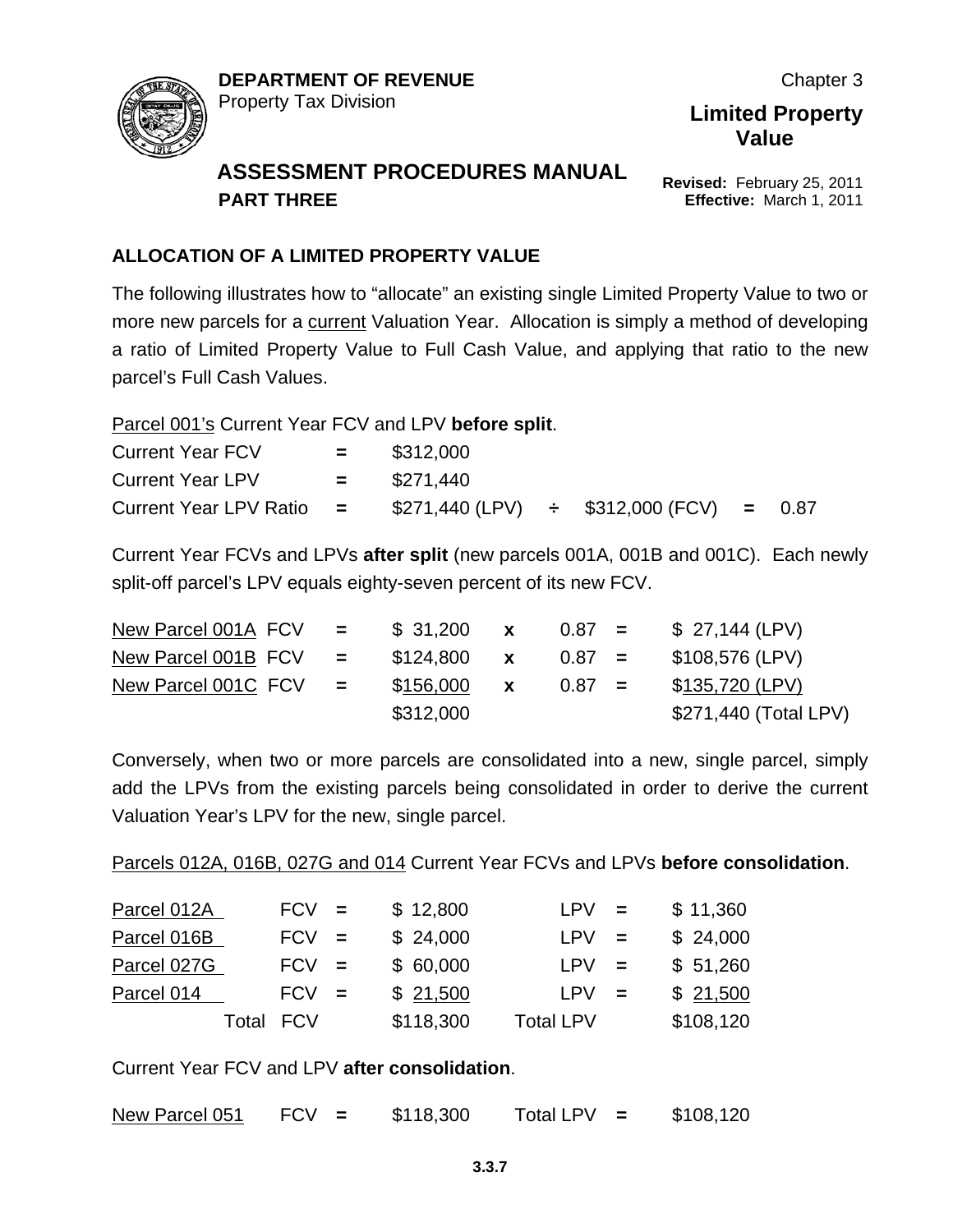

**Revised:** February 25, 2011 **Effective:** March 1, 2011

**Limited Property Value**

While the statutes provide for the application of Rule B in a number of situations, its direct application can sometimes have a disproportionate impact on the Limited Property Value. For example, consider a Legal Class Three property with a FCV of \$150,000 and an LPV of \$80,000 which has recently had a \$10,000 room addition. The strict application of Rule B would increase the LPV to \$142,400 using a hypothetical Rule B factor of eighty-nine percent (\$160,000 **x** 0.89).

Although Rule B must be used when any new construction equals ten percent or more of the prior Valuation Year's FCV, an Assessor's discretion should be utilized in determining whether Rule A or Rule B will be applied in the following situations:

- Partial omissions, wherein the portion of a property that was omitted from the tax roll is less than ten percent of the prior Valuation Year's FCV.
- Changes in legal classification, including "qualified" agricultural classification, wherein the increase in FCV is less than ten percent of the prior Valuation Year's FCV.
- New construction, wherein the new construction adds less than ten percent to the prior Valuation Year's FCV.
- The demolition, destruction or removal of existing improvements, wherein the FCV remaining is equal to, or exceeds, ninety percent of the prior Valuation Year's FCV, **unless** the elimination of the improvements also results in a change of legal classification (e.g., if the parcel is changed from improved to vacant land).

As will be noted in the following examples, Rule A or Rule B must be applied to the total property value (land and improvements). It is not proper to apply Rule A to one part of the property and Rule B to other parts of the same property. However, more than one Rule B factor can be applied to the same property in mixed-use (mixed legal class) assessment ratio situations.

Chapter 3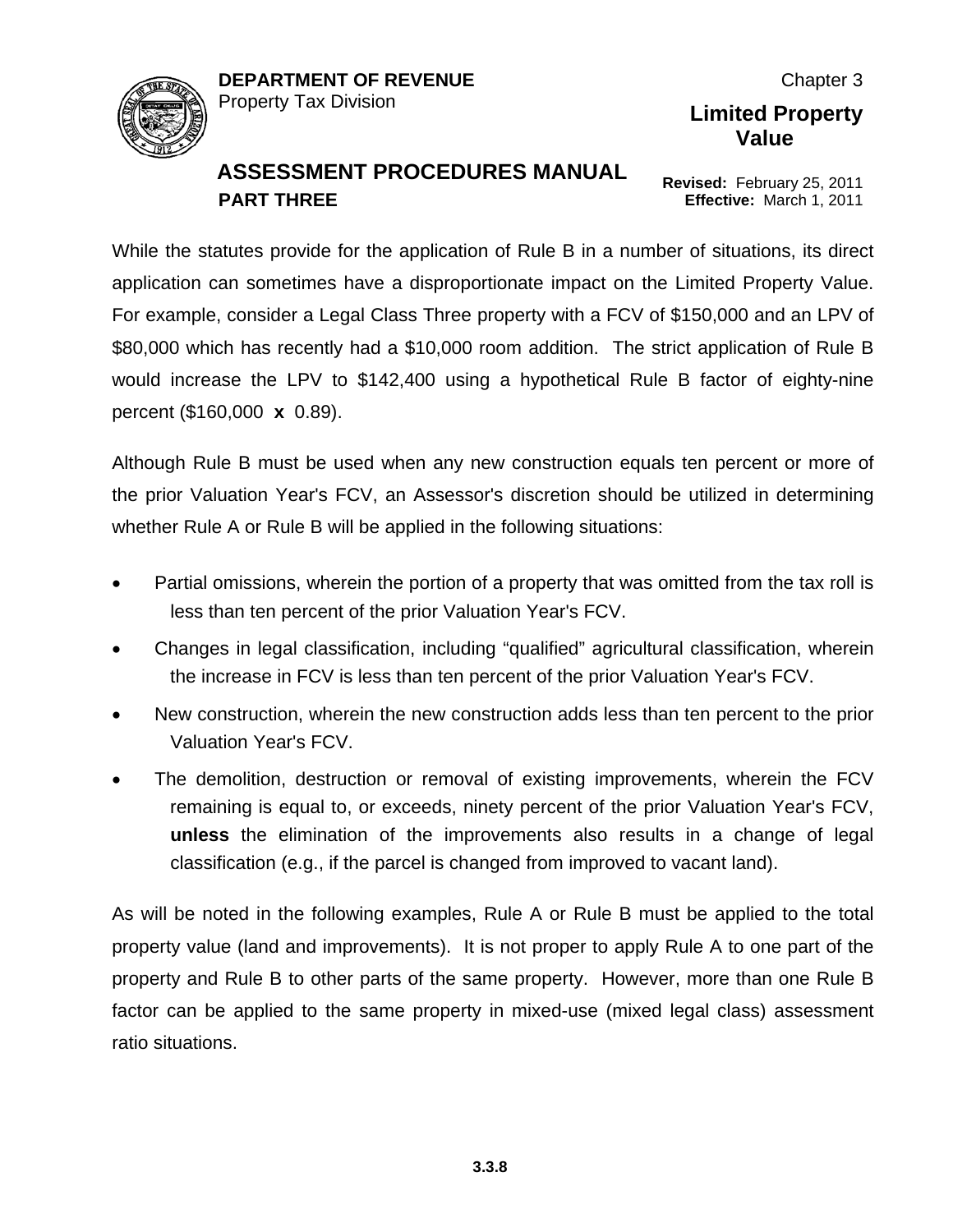

**Revised:** February 25, 2011 **Effective:** March 1, 2011

**Limited Property Value**

The LPV to FCV ratio may be determined by using the ratio for properties in the same legal classification or by using the ratio for properties within the same property use code grouping. Whether the legal class or the property use code grouping is used, the geographic area utilized for comparative purposes should contain a sufficient number of comparable properties to provide a reliable ratio. For example, if the area utilized has an insufficient number of comparables, the total county area may be utilized to determine the applicable LPV to FCV ratio.

**Example 4:** For purposes of illustration, hypothetical Rule B factors have been developed below for Legal Classes One, Two and Three properties in a hypothetical county. In each case the FCV and LPV for the legal classification for the entire county has been used.

The hypothetical results are as follows:

| <b>Legal Class One Properties</b>                                 |               |
|-------------------------------------------------------------------|---------------|
| FCV countywide                                                    | \$143,641,952 |
| LPV countywide                                                    | \$106,570,402 |
| $(LPV)$ \$106,570,402 ÷ (FCV) \$143,641,952 = 0.7419              |               |
| The Rule B factor for Legal Class One properties is:              | 74 percent    |
| <b>Legal Class Two Properties</b>                                 |               |
| FCV countywide                                                    | \$36,940,120  |
| LPV countywide                                                    | \$22,802,874  |
| $(LPV)$ \$_22,802,874 $\div$ (FCV) \$36,940,120 = 0.6173          |               |
| The Rule B factor for Legal Class Two properties is:              | 62 percent    |
| <b>Legal Class Three Properties</b>                               |               |
| FCV countywide                                                    | \$462,910,010 |
| LPV countywide                                                    | \$410,864,200 |
| $(LPV)$ \$410,864,200 $\div$ (FCV) \$462,910,010<br>0.8876<br>$=$ |               |
| The Rule B factor for Legal Class Three properties is:            | 89 percent    |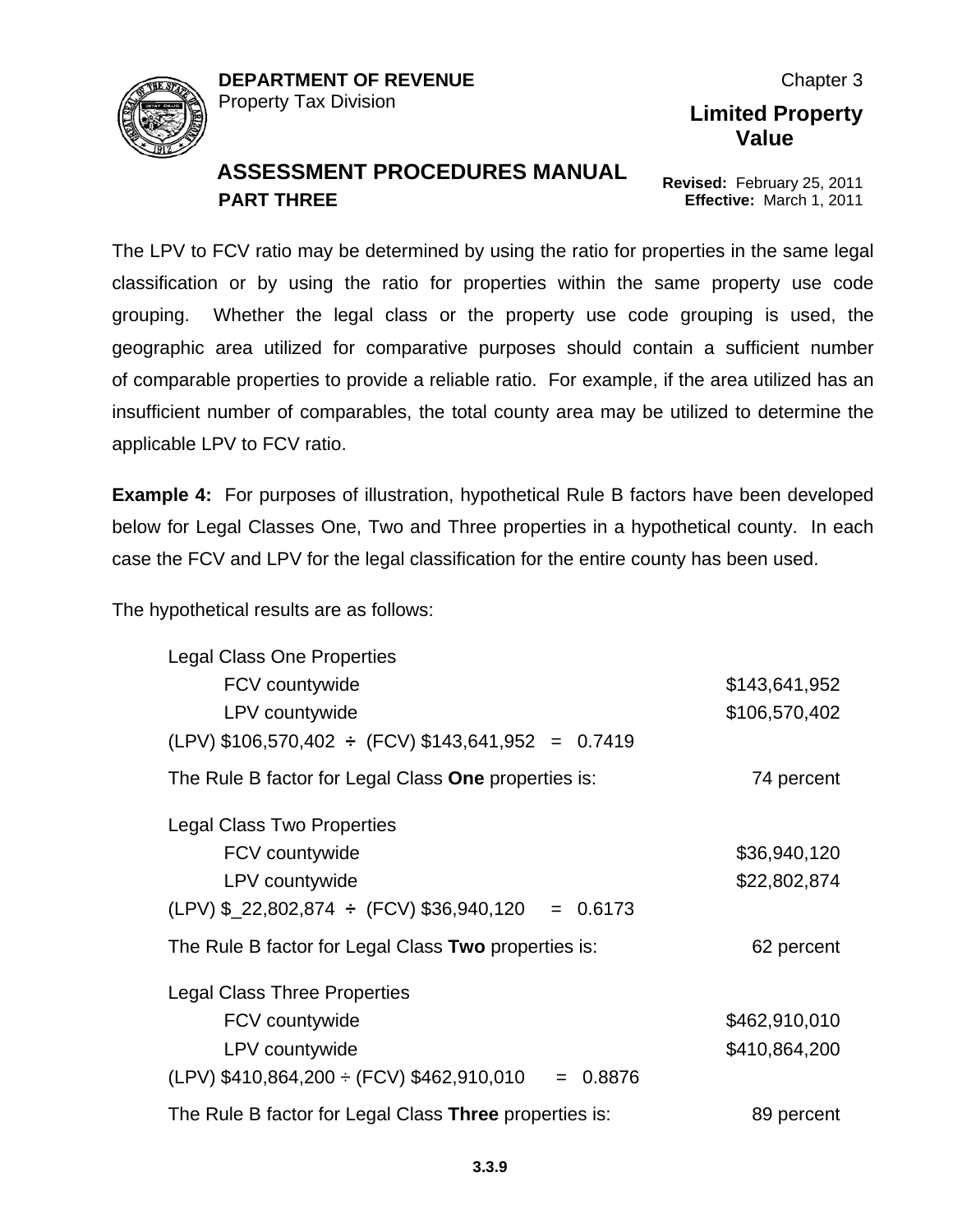

Chapter 3

#### **Limited Property Value**

**Revised:** February 25, 2011 **Effective:** March 1, 2011

With these Rule B factors having been computed, the following examples are intended to illustrate the application of Rule B under various circumstances.

**Example 5:** Total Omission of the entire property.

A Legal Class Three property, consisting of both land and improvements, was omitted (i.e., had "escaped" being valued and assessed) from the prior Tax Year's roll.

| <b>Prior Tax Year's FCV</b>               |           |
|-------------------------------------------|-----------|
| <b>Current Tax Year's FCV</b>             | \$100,400 |
| Legal Class Three factor                  | 0.89      |
| Current Tax Year's LPV (\$100,400 x 0.89) | \$89,356  |

**Example 6:** Omission of the improvements only.

An improved Legal Class One property was on the prior Tax Year's roll as land only. The structure was omitted (i.e., it is an "escaped" improvement).

| Prior Tax Year's FCV:                     |           |
|-------------------------------------------|-----------|
| Land                                      | \$40,000  |
| Improvement                               | Omitted   |
| <b>Total FCV</b>                          | \$40,000  |
| Current Tax Year's FCV:                   |           |
| Land                                      | \$45,000  |
| Improvement                               | 100,000   |
| <b>Total FCV</b>                          | \$145,000 |
| <b>Prior Tax Year's LPV</b>               | \$30,000  |
| Current Tax Year's LPV (\$145,000 x 0.74) | \$107,300 |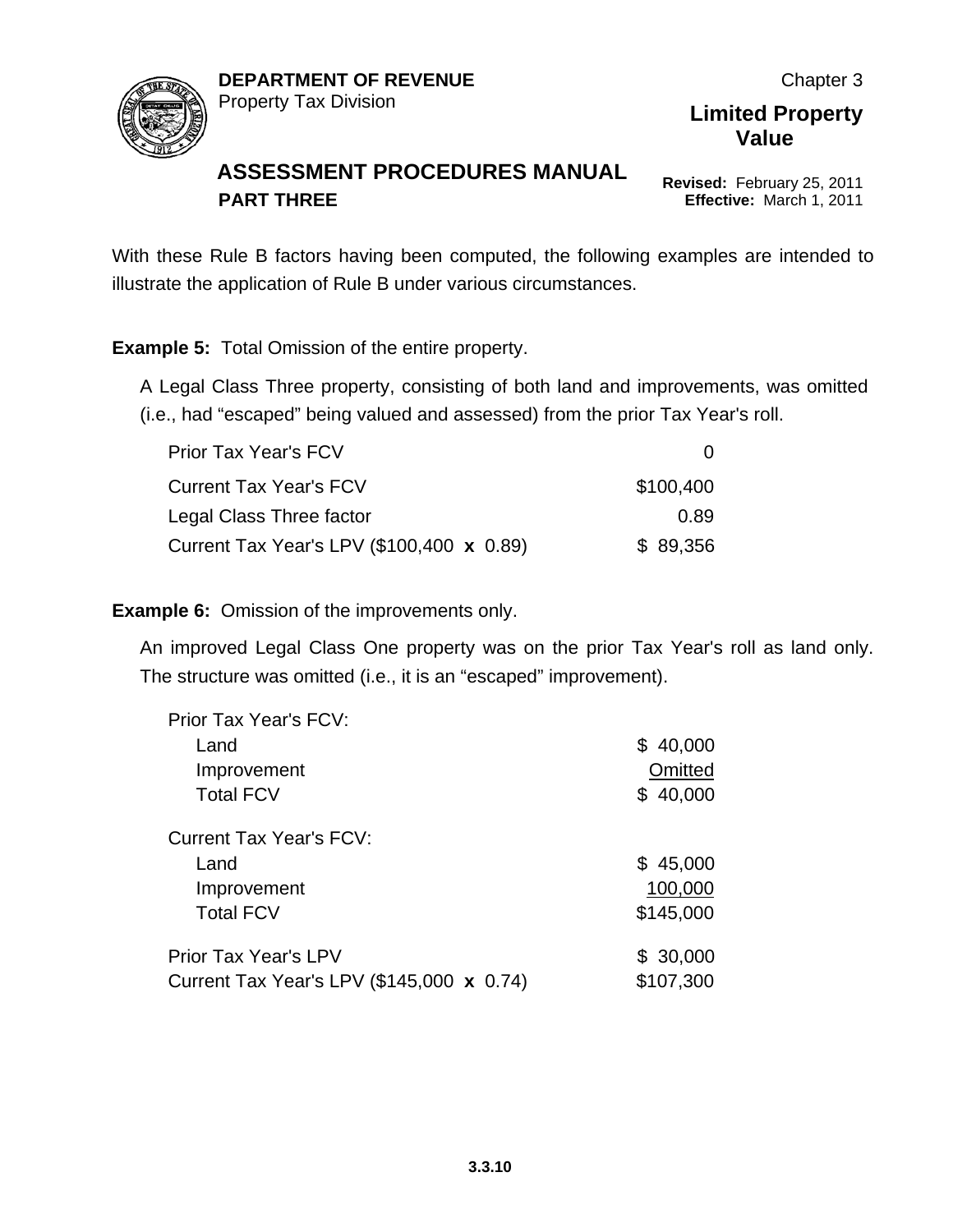

**Revised:** February 25, 2011 **Effective:** March 1, 2011

**Limited Property Value**

**Example 7:** Partial Omission (one improvement only, amounting to less than ten percent of the prior Valuation Year's FCV, had "escaped").

A Legal Class One property was assessed in the prior Valuation Year for both the land and improvements, but one structure with a FCV of \$15,000, was omitted.

|                                           | Property with | Omitted         |           |
|-------------------------------------------|---------------|-----------------|-----------|
| <b>Prior Valuation Year's FCV:</b>        | Omission      | <b>Property</b> | Total     |
| Land                                      | \$120,000     |                 | \$120,000 |
| Improvements                              | \$160,000     |                 | 160,000   |
| <b>Total FCV</b>                          | \$280,000     |                 | \$280,000 |
| <b>Current Valuation Year's FCV:</b>      |               |                 |           |
| Land                                      | \$130,000     |                 | \$130,000 |
| Improvements                              | 165,000       | \$15,000        | 180,000   |
| <b>Total FCV</b>                          |               |                 | \$310,000 |
| <b>Prior Valuation Year's LPV</b>         | \$105,000     |                 | \$105,000 |
| Current Valuation Year's LPV <sup>2</sup> |               |                 |           |
| $(\$105,000 \times 0.10 = \$10,500)$      |               |                 |           |
| $(\$205,000 \times 0.25 = \$51,250)$      |               |                 | \$51,250  |
| <b>Total LPV</b>                          |               |                 | \$156,250 |

By way of comparison, if a Rule B calculation had been applied to this property, the Limited Value would have been:

| <b>Current Valuation Year's FCV:</b>  |           |          |           |
|---------------------------------------|-----------|----------|-----------|
| Land                                  | \$130,000 |          | \$130,000 |
| <b>Improvements</b>                   | 165,000   | \$15,000 | 180,000   |
| <b>Total FCV</b>                      |           |          | \$310,000 |
| Rule B Limited Value \$310,000 x 0.74 |           |          | \$229,400 |

<span id="page-10-0"></span>**2** Since the partial escape (\$ 15,000) is under ten percent of the prior year's FCV (\$ 280,000), at the Assessor's discretion, Rule A has been applied.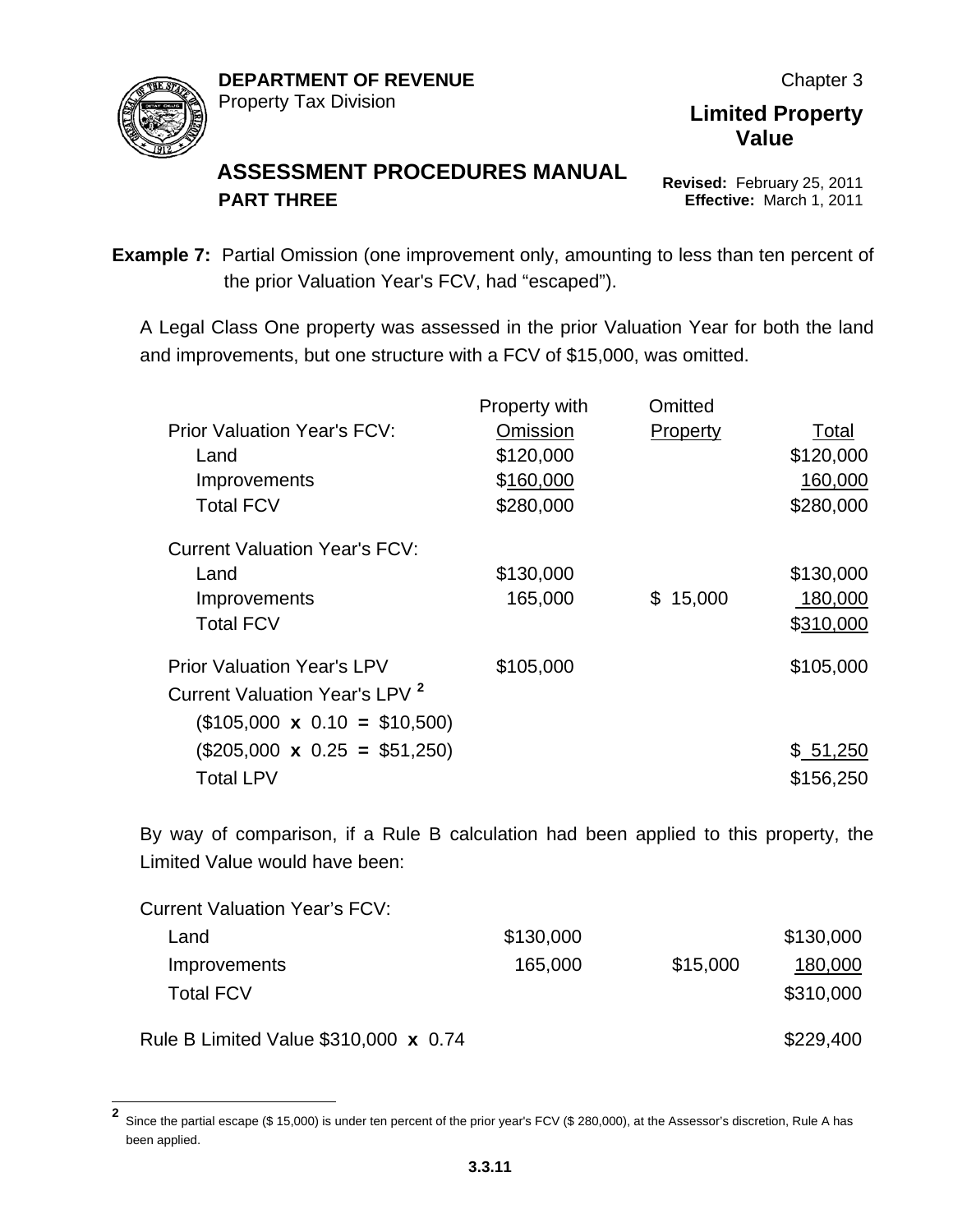

#### **ASSESSMENT PROCEDURES MANUAL PART THREE**

**Revised:** February 25, 2011 **Effective:** March 1, 2011

**Example 8:** Partial Omission (an improvement amounting to ten percent or more of the prior Valuation Year's FCV had "escaped").

A Legal Class One property was assessed in the prior Valuation Year for both the land and improvements, but a major improvement had been omitted.

|                                                                          | <b>Property With</b> | Omitted   |           |
|--------------------------------------------------------------------------|----------------------|-----------|-----------|
| <b>Prior Valuation Year's FCV:</b>                                       | Omission             | Property  | Total     |
| Land                                                                     | \$120,000            |           | \$120,000 |
| Improvements                                                             | \$160,000            |           | 160,000   |
| <b>Total FCV</b>                                                         | \$280,000            |           | \$280,000 |
| <b>Current Valuation Year's FCV:</b>                                     |                      |           |           |
| Land                                                                     | \$130,000            |           | \$130,000 |
| Improvements                                                             | 165,000              | \$180,000 | 345,000   |
| <b>Total FCV</b>                                                         |                      |           | \$475,000 |
| <b>Prior Valuation Year's LPV</b><br><b>Current Valuation Year's LPV</b> | \$105,000            |           | \$105,000 |
| $(\$475,000 \times 0.74)$                                                |                      |           | \$351,500 |
|                                                                          |                      |           |           |

#### **Example 9:** Change in Use.

A Legal Class Three residence has been converted into an office (Legal Class One).

| <b>Prior Valuation Year's FCV</b>               | \$130,000 |
|-------------------------------------------------|-----------|
| <b>Current Valuation Year's FCV</b>             | \$150,000 |
| <b>Prior Valuation Year's LPV</b>               | \$100,000 |
| Current Valuation Year's LPV (\$150,000 x 0.74) | \$111,000 |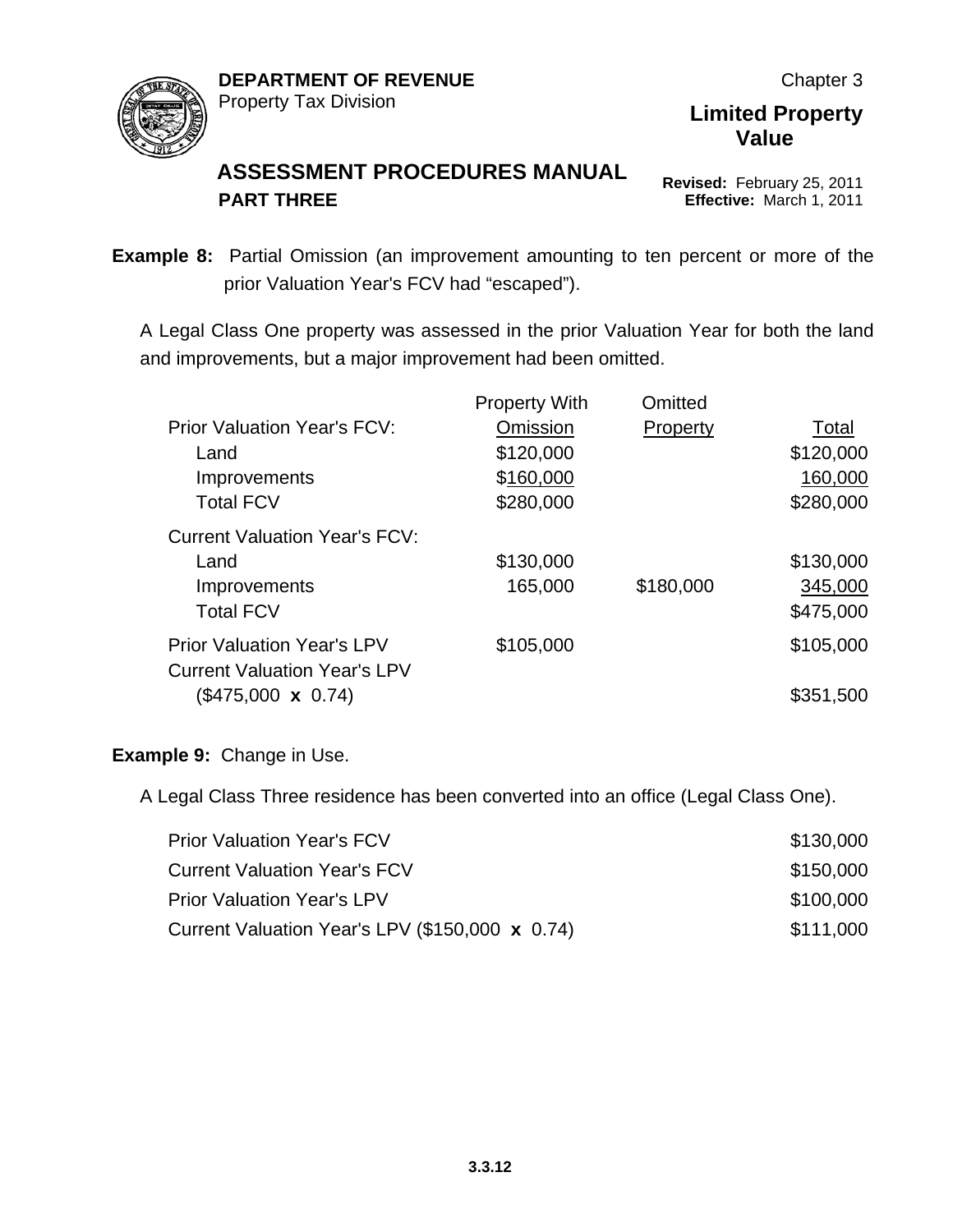

#### **ASSESSMENT PROCEDURES MANUAL PART THREE**

**Revised:** February 25, 2011 **Effective:** March 1, 2011

**Example 10:** New Construction (amounting to ten percent or more of the prior Valuation Year's FCV).

A Legal Class Two building site has been improved with a new single-family residence (i.e., a change to Legal Class Three).

|                                                 | Original | Addition  | Total     |
|-------------------------------------------------|----------|-----------|-----------|
| <b>Prior Valuation Year's FCV:</b>              |          |           |           |
| Land                                            | \$35,000 |           | \$35,000  |
| <b>Total FCV</b>                                | \$35,000 |           | \$35,000  |
| <b>Current Valuation Year's FCV:</b>            |          |           |           |
| Land                                            | \$35,000 |           | \$35,000  |
| Improvements                                    |          | \$110,000 | 110,000   |
| <b>Total FCV</b>                                |          |           | \$145,000 |
| <b>Prior Valuation Year's LPV</b>               |          |           | \$25,000  |
| Current Valuation Year's LPV (\$145,000 x 0.89) |          | \$129,050 |           |

**Example 11:** New Construction (amounting to less than ten percent of the prior Valuation Year's FCV).

A Legal Class Three residence has a new \$10,000 room addition.

|                                           | Original      | Addition | Total        |
|-------------------------------------------|---------------|----------|--------------|
| <b>Prior Valuation Year's FCV:</b>        |               |          |              |
| Land                                      | 40,000<br>\$. |          | 40,000<br>\$ |
| Improvements                              | 100,000       |          | 100,000      |
| <b>Total FCV</b>                          | \$140,000     |          | \$140,000    |
| <b>Current Valuation Year's FCV:</b>      |               |          |              |
| Land                                      | 45,000<br>\$  |          | \$<br>45,000 |
| Improvements                              | 105,000       | \$10,000 | 115,000      |
| <b>Total FCV</b>                          |               |          | \$160,000    |
| <b>Prior Valuation Year's LPV</b>         | 85,000<br>\$. |          | 85,000<br>\$ |
| Current Valuation Year's LPV <sup>3</sup> |               |          |              |
| $(\$85,000 \times 0.10 = \$ 8,500)$       |               |          |              |
| $($75,000 \times 0.25 = $18,750)$         |               |          | \$18,750     |
| <b>Total LPV</b>                          |               |          | \$103,750    |

<span id="page-12-0"></span>**<sup>3</sup>** Since the new construction (\$ 10,000) is under ten percent of the prior year's FCV (\$ 140,000), at the Assessor's discretion, Rule A has been applied.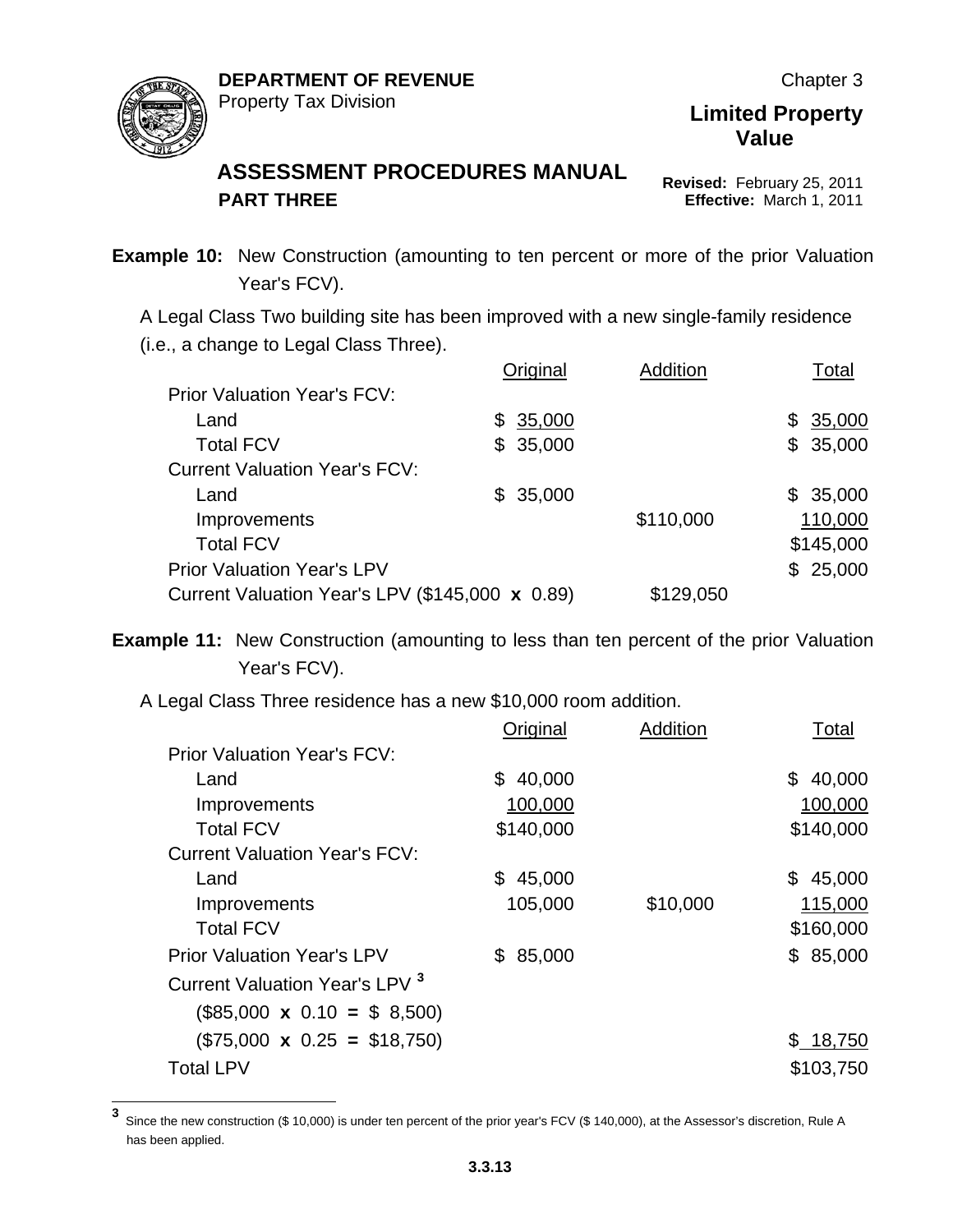

**Revised:** February 25, 2011 **Effective:** March 1, 2011

**Value**

**Example 12:** New Construction - a partially complete structure.

A Legal Class One property's new improvements will be under construction for a period of two years.

| <u>Year 1</u>                                                       | Original        | <b>Addition</b> | Total         |
|---------------------------------------------------------------------|-----------------|-----------------|---------------|
| <b>Prior Valuation Year's FCV:</b>                                  |                 |                 |               |
| Land                                                                | \$400,000       |                 | \$400,000     |
| <b>Current Valuation Year's FCV:</b>                                |                 |                 |               |
| Land                                                                | \$400,000       |                 | \$400,000     |
| Improvements                                                        |                 | \$500,000       | 500,000       |
| <b>Total FCV</b>                                                    |                 |                 | \$900,000     |
| <b>Prior Valuation Year's LPV</b>                                   |                 |                 | \$200,000     |
| Current Valuation Year's LPV (\$900,000 $\times$ 0.70) <sup>4</sup> |                 |                 | \$630,000     |
|                                                                     |                 |                 |               |
| Year 2                                                              | <b>Original</b> | <b>Addition</b> | Total         |
| <b>Prior Valuation Year's FCV:</b>                                  |                 |                 |               |
| Land                                                                | \$400,000       |                 | \$<br>400,000 |
| Improvements                                                        | 500,000         |                 | 500,000       |
| <b>Total FCV</b>                                                    | \$900,000       |                 | 900,000<br>\$ |
| <b>Current Valuation Year's FCV:</b>                                |                 |                 |               |
| Land                                                                | \$400,000       |                 | 400,000<br>\$ |
| Improvements                                                        | 500,000         | \$900,000       | 1,400,000     |
| <b>Total FCV</b>                                                    |                 |                 | \$1,800,000   |
| <b>Prior Valuation Year's LPV</b>                                   |                 |                 | 630,000<br>\$ |
| Current Valuation Year's LPV (\$1,800,000 x 0.74)                   |                 |                 | \$1,332,000   |

<span id="page-13-0"></span>**<sup>4</sup>** In this example, the hypothetical Rule B factor of 0.70 represents the factor for Year 1.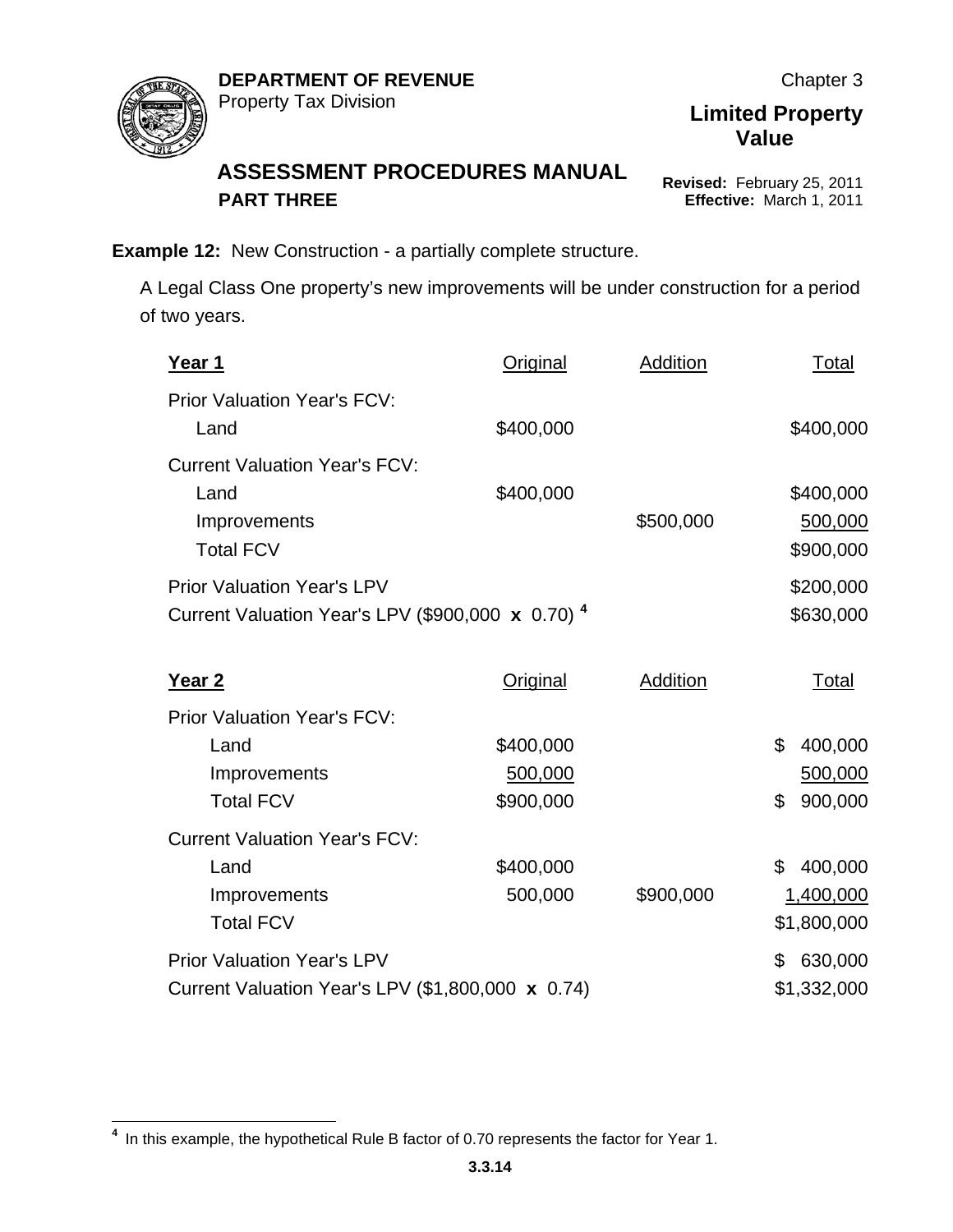

#### **ASSESSMENT PROCEDURES MANUAL PART THREE**

**Revised:** February 25, 2011 **Effective:** March 1, 2011

**Example 13:** Mixed-Ratio / New Construction.

A property consists of land, a Legal Class One structure and a Legal Class Three structure. A new Legal Class One structure is being added.

New Legal Class One Structure

|                                       |                 |           | <b>Legal Class</b><br><b>Three</b> |              |
|---------------------------------------|-----------------|-----------|------------------------------------|--------------|
| <b>Prior Valuation Year's FCV:</b>    | <b>Original</b> | Addition  | <b>Structure</b>                   | Total        |
| Land                                  | \$30,000        |           | \$10,000                           | \$40,000     |
| Improvements                          | 100,000         |           | 40,000                             | 140,000      |
| <b>Total FCV</b>                      | \$130,000       |           | \$50,000                           | \$180,000    |
| <b>Current Valuation Year's FCV</b>   |                 |           |                                    |              |
| Land                                  | \$32,000        |           | \$11,000                           | 43,000<br>\$ |
| Improvements                          | \$100,000       | \$100,000 | 41,000                             | \$241,000    |
| <b>Total FCV</b>                      | \$132,000       | \$100,000 | \$52,000                           | \$284,000    |
| <b>Prior Valuation Year's LPV</b>     | 78,000<br>SS.   |           | \$30,000                           | \$108,000    |
| <b>Current Valuation Year's LPV</b>   |                 |           |                                    |              |
| (Legal Class One: \$232,000 x 0.74)   |                 |           |                                    | \$171,680    |
| (Legal Class Three: \$ 52,000 x 0.89) |                 |           |                                    | 46,280       |
| <b>Total LPV</b>                      |                 |           |                                    | \$217,960    |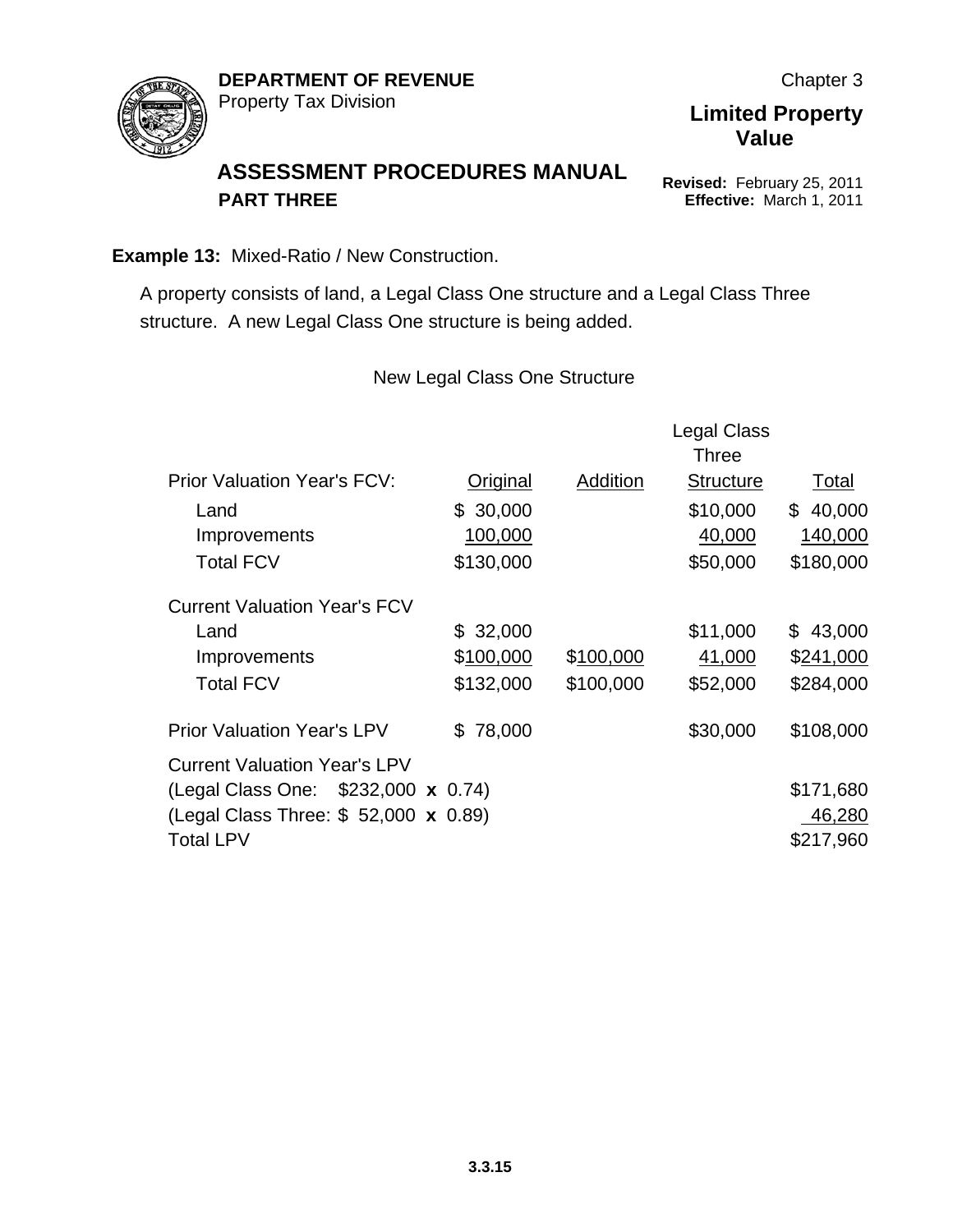

**Revised:** February 25, 2011 **Effective:** March 1, 2011

**Limited Property Value**

**Example 14:** Demolition, Destruction or Removal.

A Legal Class One property, consisting of land and improvements, had one structure with an improvement value of \$30,000 removed since the prior Valuation Year.

|                                                 | Total     | <b>Structure</b> |           |
|-------------------------------------------------|-----------|------------------|-----------|
|                                                 | Property  | Removed          | Remaining |
| <b>Prior Valuation Year's FCV</b>               |           |                  |           |
| Land                                            | \$40,000  |                  |           |
| Improvements                                    | 150,000   |                  |           |
| <b>Total FCV</b>                                | \$190,000 |                  |           |
| <b>Current Valuation Year's FCV</b>             |           |                  |           |
| Land                                            | \$40,000  |                  | \$40,000  |
| Improvements                                    | 150,000   | (\$30,000)       | 120,000   |
| <b>Total FCV</b>                                | \$190,000 | (\$30,000)       | \$160,000 |
| <b>Prior Valuation Year's LPV</b>               |           |                  | \$140,000 |
| Current Valuation Year's LPV (\$160,000 x 0.74) |           |                  | \$118,400 |

**Example 15:** Parcel Split - less than ten percent of the prior Valuation Year's FCV.

A Legal Class Two property, consisting of forty acres, had one acre split off from it. The new one-acre parcel is valued at \$5,000.

|                                     | Total<br>Property | <b>Split</b> | Remaining |
|-------------------------------------|-------------------|--------------|-----------|
| <b>Prior Valuation Year's FCV</b>   |                   |              |           |
| Land                                | \$100,000         |              |           |
| <b>Current Valuation Year's FCV</b> |                   |              |           |
| Land                                | \$103,000         | \$5,000      | \$97,000  |
| <b>Prior Valuation Year's LPV</b>   | \$85,000          |              |           |
| <b>Current Valuation Year's LPV</b> |                   |              |           |
| $(\$97,000 \times 0.62)$            |                   |              | \$60,140  |
| $($, 5,000 \times 0.62)$            |                   | \$3,100      |           |
|                                     |                   |              |           |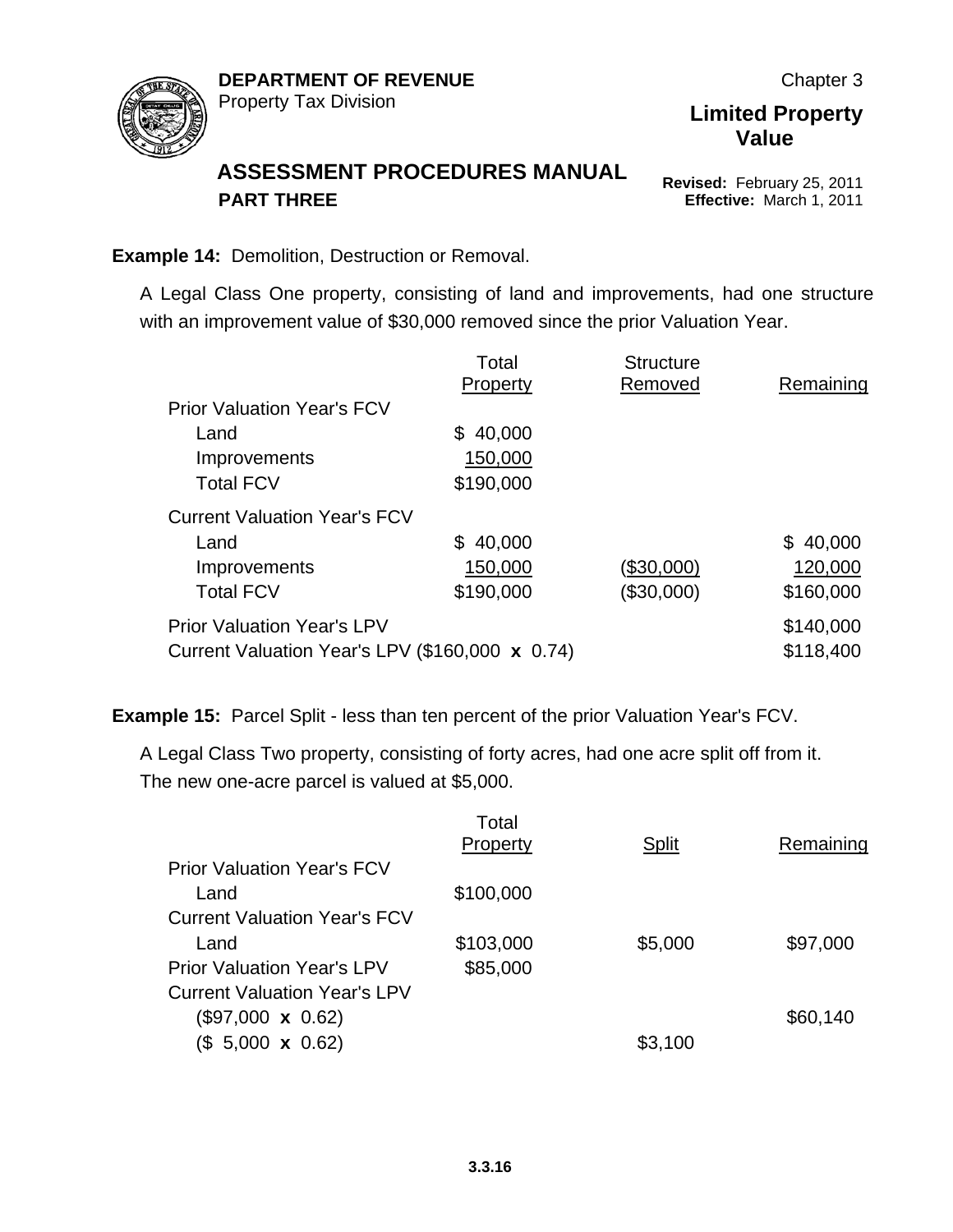

#### **ASSESSMENT PROCEDURES MANUAL PART THREE**

**Revised:** February 25, 2011 **Effective:** March 1, 2011

**Example** 16**:** Parcel Split - ten percent or more of the prior Valuation Year's FCV. A Legal Class Two property, consisting of forty acres, had a ten-acre portion split off.

|                                     | Original  |              |           |
|-------------------------------------|-----------|--------------|-----------|
|                                     | Parcel    | <b>Split</b> | Remaining |
| <b>Prior Valuation Year's FCV</b>   |           |              |           |
| Land                                | \$100,000 |              |           |
| <b>Current Valuation Year's FCV</b> |           |              |           |
| Land                                | \$100,000 | \$25,000     | \$75,000  |
| <b>Prior Valuation Year's LPV</b>   | \$90,000  |              |           |
| <b>Current Valuation Year's LPV</b> |           |              |           |
| $(\$25,000 \times 0.62)$            |           | \$15,500     |           |
| $($75,000 \times 0.62)$             |           |              | \$46,500  |
|                                     |           |              |           |

#### **Example** 17**:** Newly Created Subdivision.

A Legal Class Two property, consisting of twenty acres, is subdivided into forty one-half acre parcels, each of equal value.

| <b>Prior Valuation Year's FCV (Twenty Acres)</b>         | \$50,000 |
|----------------------------------------------------------|----------|
| Current Valuation Year's FCV per parcel                  | \$5,000  |
| <b>Prior Valuation Year's LPV (Twenty Acres)</b>         | \$40,000 |
| Current Valuation Year's LPV per parcel (\$5,000 x 0.62) | \$3,100  |

#### **Example 18:** Newly Combined Parcels.

Two Legal Class Two vacant land parcels are combined into one new parcel.

|                                                | Lot One  | Lot Two  | Combined<br>Parcel |
|------------------------------------------------|----------|----------|--------------------|
| <b>Prior Valuation Year's FCV</b>              | \$20,000 | \$10,000 |                    |
| <b>Current Valuation Year's FCV</b>            | \$23,000 | \$12,000 | \$35,000           |
| <b>Prior Valuation Year's LPV</b>              | \$15,000 | \$9,000  |                    |
| Current Valuation Year's LPV (\$35,000 x 0.62) |          |          | \$21,700           |

#### **Property Status Codes**